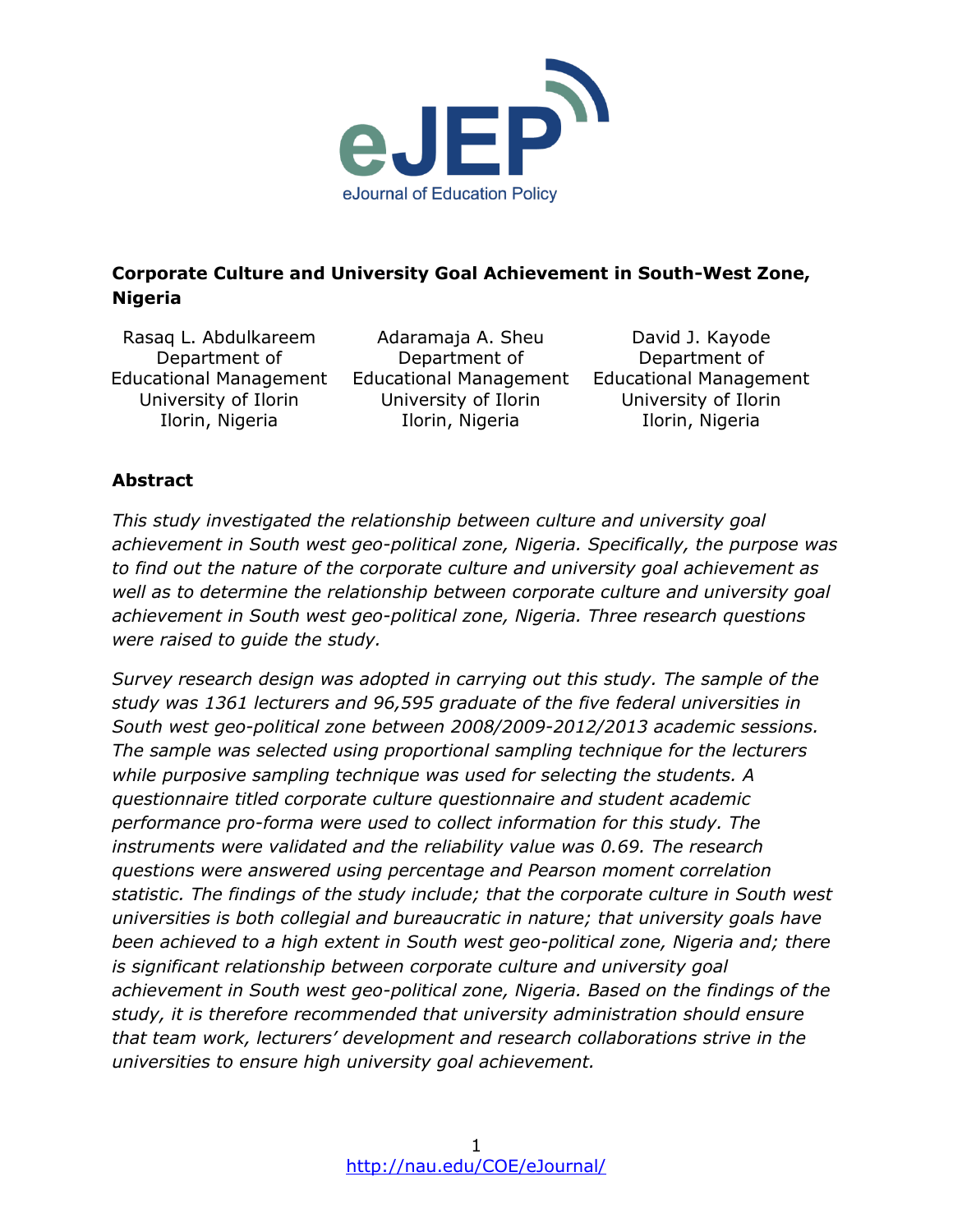**Keywords***: corporate culture, goal achievement, management style, university goals, graduate output, organizational structure*

## **Introduction**

Corporate culture is a key component in the achievement of an organization's mission and strategies, the improvement of organizational effectiveness, and the management of change. It reflects what has worked in the past. It is a pattern of shared beliefs, attitudes, assumptions and values, which may not have been explicitly articulated. Corporate culture shapes the way people act and interact and strongly influences how things get done in an organization. It encompasses the organization's goals, behavioural norms, and dominant ideologies. Culture can be expressed through the organization's myths, heroes, legends, stories, jargon, rites, and ritual.

Academicians have realized that corporate culture influences employee performance (Lee & Yu, 2004) and organizational goal achievement (Saeed & Hassan, 2000). Many organizations like Continental Airlines, Kentucky Fried Chicken (KFC), Ernst & Young (EY), Hyundai Car (UK) have become leading organizations because of changes in their corporate culture and because these changes have led to positive influence on the organizational goals achievement (Zain, Ishak & Ghani, 2009). Corporate culture influences and shapes employee attitude and behaviour which in turn influences university goal achievement. Employees are the currency of successful business especially in service industry. Employee mindsets, their fundamental attitudes and behaviors matter to achieve and maintain high performance (Thomas, Harburg & Dutra, 2007).

### **Review of Related Literature**

The culture of an organization includes all beliefs, feelings, behaviours, and symbols characteristic of an organization. More specifically, corporate culture is defined as shared philosophies, ideologies, beliefs, feelings, assumptions, expectations, attitudes, norms, and values (Schein, 2011).

Martins and Terblanche (2003) state that the general definition of organizational culture as "a system of shared meaning held by members, distinguishing the organization from other organizations." In relation to this definition, Mansoor and Tayib (2010) opined that "organizational culture is the distinctive norms, beliefs, principles and ways of behaving that combine to give each organization its distinct character." These two definitions suggest that organizational culture distinguishes one organization from another organization. Therefore, organizational culture is to an organization what personality is to an individual (Lunenburg, 2011).

Schein (2011) also defined organizational culture as "a pattern of basic assumptions invented, discovered, or developed by a given group as it learns to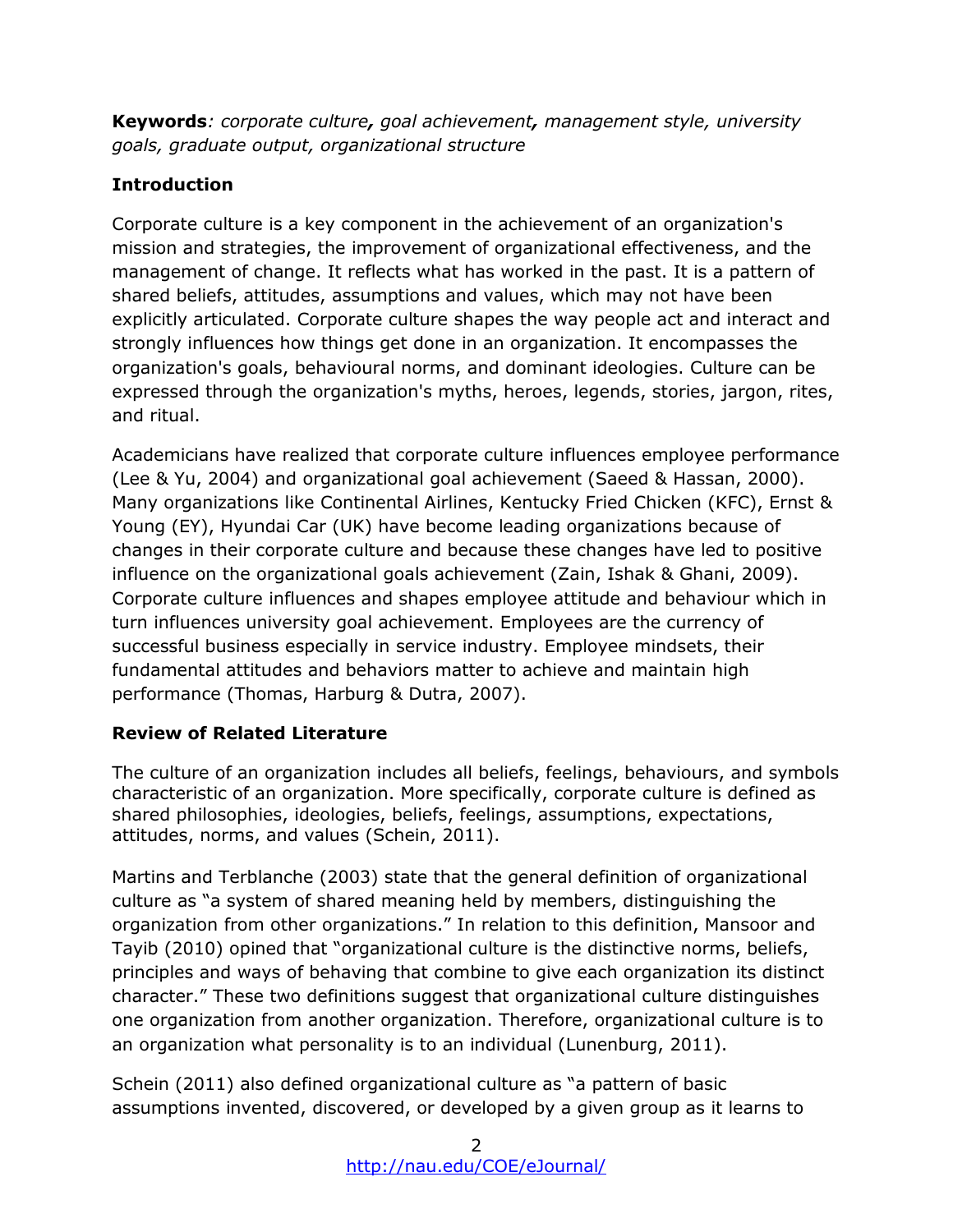cope with its problems of external adaptation and internal integration that has worked well enough to be considered valid, and therefore, to be taught to new members as the correct way to perceive, think, and feel in relation to those problems." This description highlights that organizational culture is created assumptions, which are accepted as a way of doing things and are passed on to new members of an organization. Tharp (2009) defined corporate culture as "the pattern of beliefs, values and learned ways of coping with experience that have developed during the course of an organization's history, and which tend to be manifested in its material arrangements and in the behaviours of its members." This suggests that organizational culture is articulated in the organization, in order to shape the way in which organizational members should behave. While there is considerable variation in the definitions of organizational culture, according to Lunenburg (2011), most of the definitions contain the following characteristics:

*Observed Behavioral Regularities.* When organization members interact, they use common language, terminology, and rituals and ceremonies related to deference and demeanours.

*Norms.* Standards of behaviour evolve in work groups that are considered acceptable or typical for a group of people.

*Dominant values.* An organization espouses and expects its members to share major values. Typical examples in schools are high performance levels of faculty and students, low absence and dropout rates of students, and high efficiency.

*Philosophy.* Policies guide an organization's beliefs about how employees and clients are to be treated. For example, most school districts have statements of philosophy or mission statements.

*Rules.* Guidelines exist for getting along in the organization, or the "ropes" that a newcomer must learn in order to become an accepted member.

*Climate.* This is an overall atmosphere that is conveyed in an organization by the physical layout and the way in which members interact with clients or other outsiders.

None of these characteristics can by itself represent the essence of organizational culture. However, the characteristics taken collectively reflect and give meaning to the concept of corporate culture (Lunenburg, 2011).

### **Universities Goals Achievement in Nigeria**

Despite the generalized opinion on the decay in Nigerian university education system, it is necessary to point out some of its achievements. Between 1960 and the mid-80s Nigeria had a well-developed university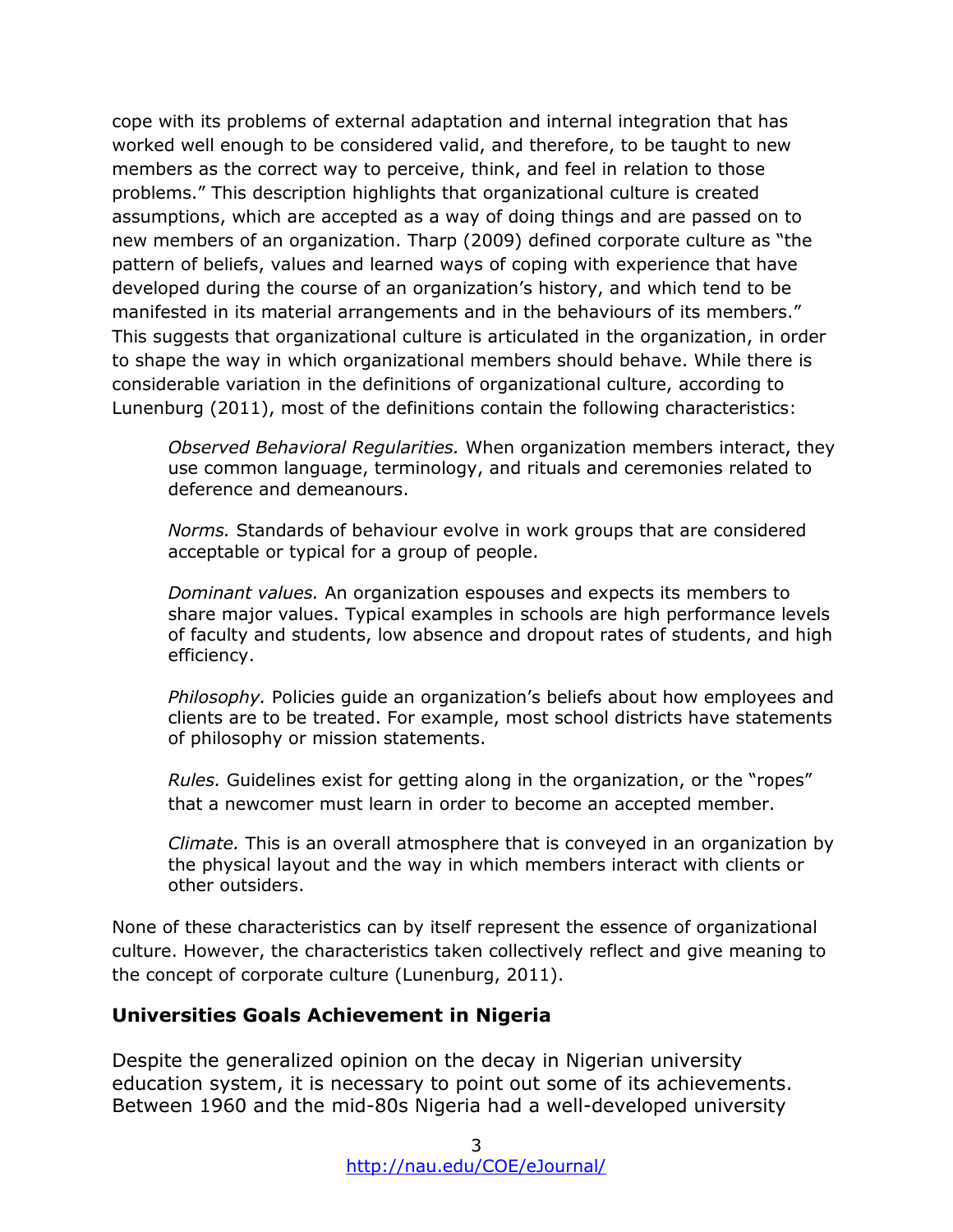system comparable to highly rated universities all over the world and with the University of Ibadan and Ahmadu Bello University, Zaria earning global recognition for research in health and agriculture respectively (Okebukola, 2010). Okebukola pointed out that "between 1965 and 1970, Nigeria contributed the highest to the international literature in science, engineering, medicine, social sciences and arts," and also had exemplary teaching quality, community and extension services.

Beginning with Nigeria's independence in 1960, Nigerian university education sector has witnessed explosion both in the number of universities and academic enrollment. At independence in 1960, only one tertiary institution existed in the country, the University of Ibadan, which according to Okebukola, 2010) had about 1000 students and 300 staff. Okebukola further states that between 1960 and 2010, there had been rapid increase in the number of universities and enrollment. This was evident with the representation of 104 universities by their Vice-Chancellors at the 25th meeting of the Association of Vice-Chancellors of Nigerian Universities held on 20th April, 2010 at Osun State University, Oshogbo. As of 2005, the Federal Ministry of Education recorded a total undergraduate enrollment of 780,001 in the various universities in the country with the academic staff in the system numbering 23,535 (Okebukola, 2010). In a paper presented at a session of the Council for Higher Education Accreditation in 2008, the incumbent Executive Secretary of NUC, Professor Julius A. Okojie indicated the current total enrollment in the universities to be 1,096,312 and the total staff of 99,464 comprised of 27,394 academic staff and 72,070 non-teaching staff.

Another area of achievement is in the modernization and enrichment of curriculum (Akinnaso, 2011). In this regard, knowledge in the subject areas of mathematics, chemistry, physics, biology, pharmacy, medicine, and engineering, Nigerians compete favorably with other counterparts in other countries and is evident in the ability of the Nigerian Post-Graduate students in other countries to compete favorably with their colleagues. Schneider & Smith (2004), on a study of Nigeria's higher education system indicated as follows, that by 1980, Nigeria had established a well-regarded higher education system offering instruction at an international standard in a number of disciplinary area. Furthermore, Schneider & Smith (2004) note that in terms of broadening of curriculum base, Nigerian universities are paying more attention to this requirement by making provision for the coexistence of specialization and a broad-based program. The mandatory General Studies course for all students in the universities, for example, is seen as an attempt to enrich the students' experience.

The emergence of various organized groups in the university sector is also one of the key achievements of the universities. These groups act as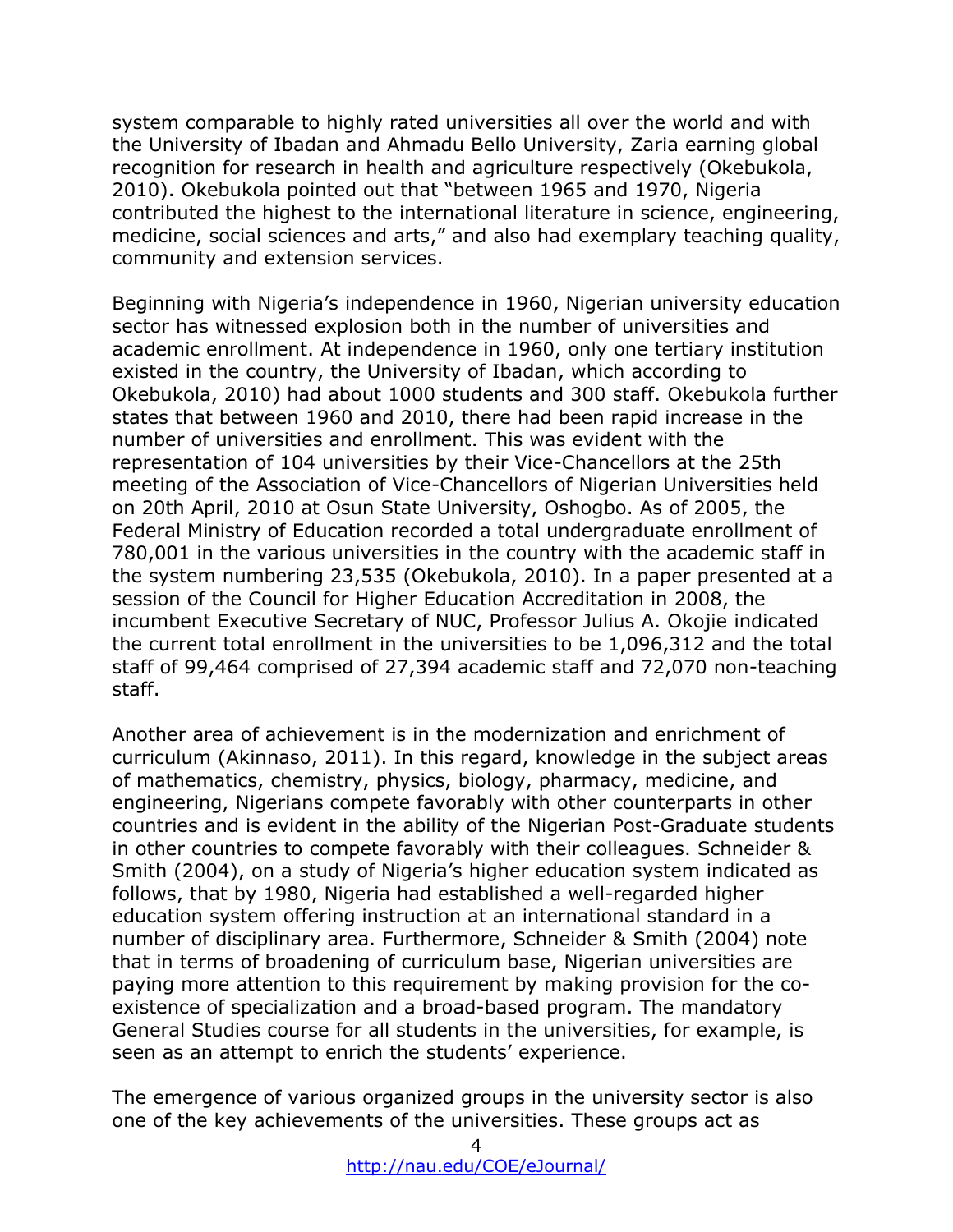pressure groups to ensure that things work well in the system for the purpose of achieving the mandates of the universities and shaping the nation's policies for education and democracy in general (Akinnaso, 2011). Such groups include the Committee of Vice-Chancellors, the Committee of Pro-Chancellors of universities, Alumni Associations, Academic Staff Union of Universities (ASUU), Non-Academic Staff Union of Universities (NASU), Senior Staff Association of Universities (SSANU), and National Association of Nigerian Students (NANS).

According to Kayode, Yusoff and Veloo (2014), university goals achievement can be measured in terms of goals approach, system resource approach, internal process approach, strategic constituency approach. According to Kayode, et. al., the goal approach is best used in a place where the goals of the institutions are well defined. This approach concentrates on output in order to discover the indispensable functional objective which include benefit, innovation and quality of the product. Therefore, the graduation rates are adopted in this study for the assessment of university goals achievement. This is because, according to the National Policy on Education (2004); the goals of university education in Nigeria is the development of human capital towards the development of the society.

# **Corporate Culture and University Goal Achievement**

According to Kandula (2002), the key to good performance is a strong culture. He further maintains that due to difference in corporate culture, the same strategies do not yield same results for two organizations in the same industry and in the same location. A positive and strong culture can make an average individual perform and achieve brilliantly whereas a negative and weak culture may demotivate an outstanding employee to underperform and end up with no achievement. Therefore, organizational culture has an active and direct role in performance management. Murphy and Cleveland (1995) believed that research on culture will contribute to the understanding of performance.

Magee (2002) contended that without considering the impact of corporate culture on organization, organization could be counterproductive. Pinho, Rodrigues and Dibb (2013) examined the role of corporate culture on organizational performance and the result indicated that organizational culture impacts positively on organizational performance. Therefore, this study assumed that corporate culture plays a significant role towards university goals achievement.

# **Statement of the Problem**

Every organization is established to achieve an objective or pre-determined goals and the university system globally and in Nigeria is no exception (Oduwaiye, Ogundele, Sofoluwe, & Kayode, 2014). In this era of globalization, the university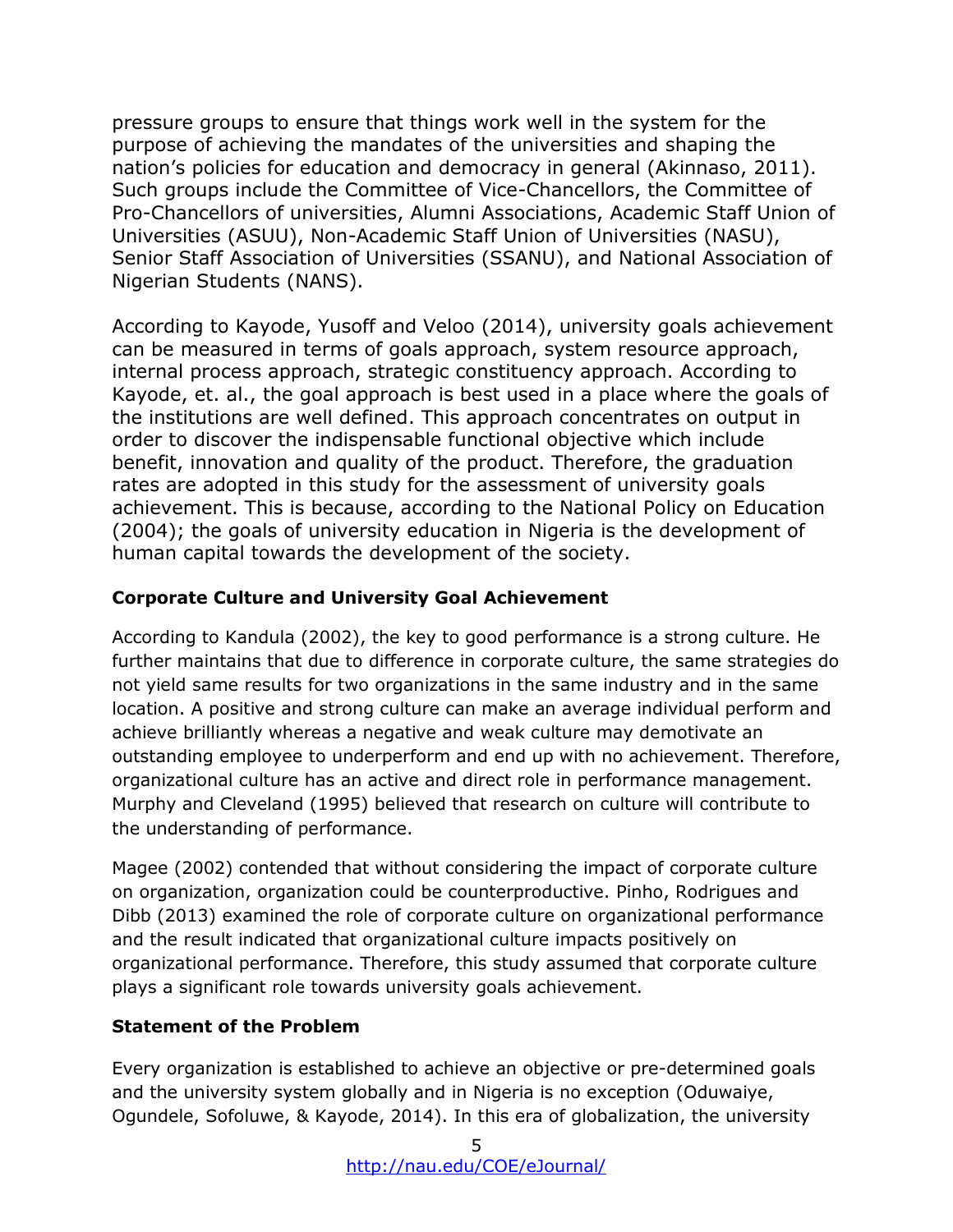system is expected to be accountable in their services, most especially in terms of the graduates they produced (Kayode, Yusoff & Veloo, 2014). As such, it becomes pertinent to determined how such predetermined goals of the university system can be achieved.

Organizational culture has been the subject of exploration for academics and practitioners for many years. Various dimensions of organizational culture, such as communication, training and development, rewards and recognition, risk-taking, creativity and innovation, team- and people-oriented, results-oriented, etc., have been explored in relation to organizational outcomes. However, no empirical studies have been undertaken to explore the relationship between corporate culture (interns of management style, organizational structure and team dynamics) and university goal achievement, especially in the southwest geo-political zone of Nigeria. This study, therefore, was designed to fill this gap by investigating the relationship between corporate culture and university goal achievement in the southwest geo-political zone of Nigeria.

### **Purpose of the Study**

This study is a descriptive survey which investigated the relationship between corporate culture and university goals achievement in the southwest geo-political zone of Nigeria. Specifically, the purpose of the study includes to

- 1. examine the nature of the corporate culture in universities in the southwest geo political zone of Nigeria;
- 2. determine the level of university goal achievement in the southwest geo political zone of Nigeria;
- 3. and determine the relationship between corporate culture and university goals achievement.

### **Research Questions**

The following research questions were raised to guide this study:

- 1. What is the nature of the corporate culture in universities in the southwest geo political zone of Nigeria?
- 2. What is the level of achievement of university goals in the southwest geo political zone of Nigeria?
- 3. What is the relationship between corporate culture and university goals achievement?

### **Research Methodology**

### *Research Design*

Descriptive survey research design was adopted in carrying out this study. This research design is appropriate for this study because it allows collection of data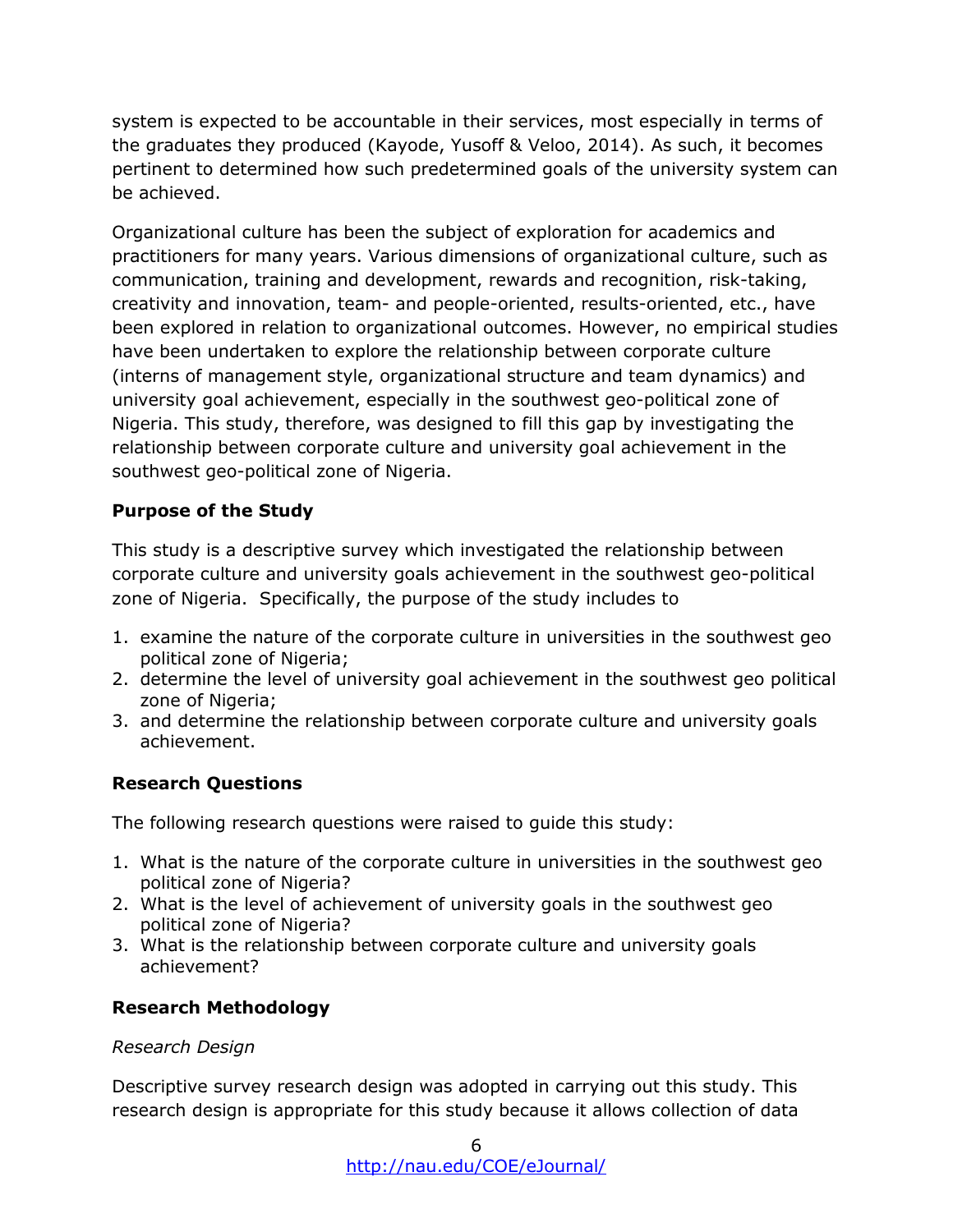from sample of a target population, analyze these data collected using appropriate data analysis technique and reach reasonable conclusion about the population from the findings of the study.

This study focused on the Federal Universities in the southwest geo political zone of Nigeria. There are seven federal universities in the zone, namely the University of Ibadan, Ibadan; Obafemi Awolowo University, Ile-Ife; University of Lagos, Akoka; University of Agriculture, Abeokuta; Federal University of Technology, Akure; Federal University, Oye- ekiti and National Open University, Lagos. Federal University, Oye- ekiti was exempted from the study because the university is yet to produce graduates at the time this study was carried out. National Open University, Lagos was also exempted because it operates an open system of education.

The target population of the study include all 4952 lecturers and 96,595 students of the five federal universities in the southwest geo political zone of Nigeria.

Proportional sampling technique was adopted to select the sample of the study. This involved obtaining the population of the lecturers in each of the selected federal universities and selecting the sample proportionally from these populations using the table of Krejcie and Morgan (1970), as shown in Table 1. The technique is appropriate for this study because it would enhance the selection of a true representation (sample) of the target population. Purposive sampling technique was used to select students that graduated from the universities from the 2008- 2009 academic session through the 2012-1013 academic session. The students' grades were used to determine the achievement of teaching goals of the universities. The technique is purposive because final year results are relevant to graduated students. This information cannot be derived from students that are yet to graduate. The sample of the study is therefore 1361 lecturers proportionally selected from all the faculties in the five federal universities in the southwest geo political zone of Nigeria and 96,595 graduates from 2008-2009 academic session through the 2012-2013 academic session in the five federal universities as shown in Table 1.

| SN No. of<br><b>Lecturers</b> | <b>Names of Universities</b>            | <b>Lecturer</b><br><b>Population</b> | <b>Sampled</b> |
|-------------------------------|-----------------------------------------|--------------------------------------|----------------|
| ┻                             | University of Lagos, Akoka              | 1255                                 | 297            |
| 2                             | Obafemi Awolowo University, Ile Ife     | 1290                                 | 297            |
| 3                             | University of Ibadan, Ibadan            | 1203                                 | 291            |
| 4                             | University of Agriculture, Abeokuta     | 570                                  | 234            |
| 5                             | Federal University of Technology, Akure | 634                                  | 242            |
| Total                         |                                         | 4952                                 | 1361           |

Table 1: Sampling strategy

Source: Field Survey, 2014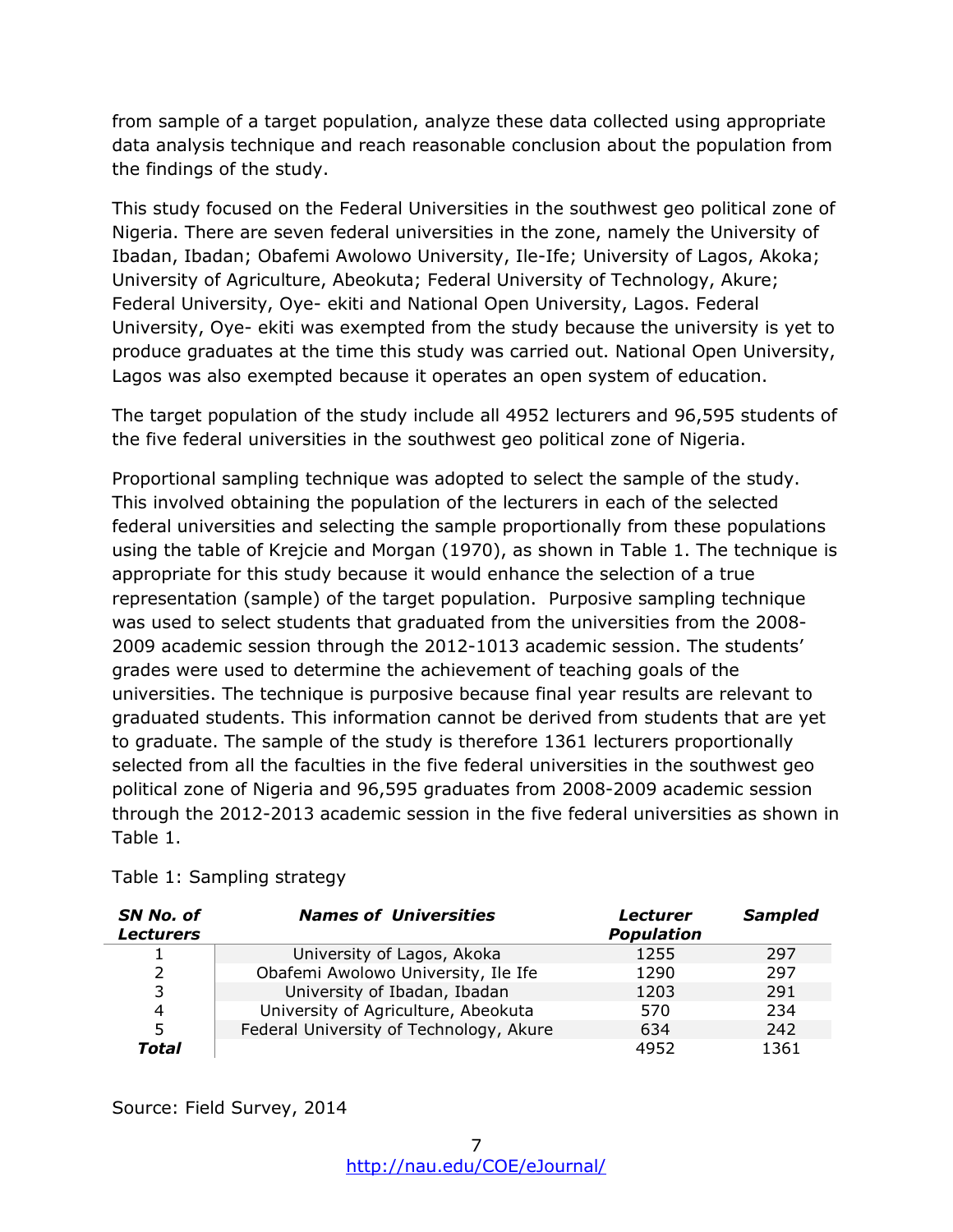#### **Instrumentation**

One researchers-made a questionnaire and student academic performance proforma were used for data collection. The researcher-designed questionnaire is titled Corporate Culture Questionnaire (CCQ) while the Student Academic Performance Pro-forma (SAPP) was titled as such. The corporate culture questionnaire consists of items designed to elicit information on the corporate culture. It was designed with a five response pattern, viz: very high extent, high extent, moderate extent, low extent and very low extent in descending order.

The SAPP is designed to collect information on the performance of graduates of selected universities from 2008-2009 academic session to 2012-2013 academic session. This information was retrieved from the graduation handbook of each sampled university for five years. The pattern adopted is as follows: number of first class graduates, number of second class (upper division) graduates, number of second class (lower division) graduates, third class graduates and number of graduates with pass.

To ensure content validity of the instruments, draft copies of the instruments were given to three experts in the educational management discipline and two experts in measurement and evaluation. Relevant corrections were made based on their observations, modifications, and recommendations. The final was produced and used for data collection.

The reliability of the instruments was ensured using test-retest method. This was done by administering 100 copies of the questionnaire to lecturers who were not part of the sample of the study. The instruments were re-administered to the same set of lecturers two weeks the initial sampling. The two sets of data were correlated using Pearson moment correlation statistic. The reliability values were 0.07 and 1.0 for CCRCGACQ and SAPP respectively. These values showed that the instruments were reliable.

In order to ensure higher response rates, the corrected questionnaires were distributed with the assistance of ten research assistants from the sampled universities. Effective distribution of the questionnaires was also aided by cooperation of colleagues and friends in the sampled universities. Their presence in the sampled universities aided respondents' cooperation. The respondents were assured of the anonymity and confidentiality of their responses. These contributed to high return rate of 92%.

Data collected for this study was analyzed using SPSS version 20. The research questions one and two were answered using percentage while Pearson moment correlation coefficient statistic was used to answer research question three in order to determine the relationship between the variables. The P-value was compared to the significant level (0.5) to determine the rejection or the acceptance of the hypothesis.

#### **Results**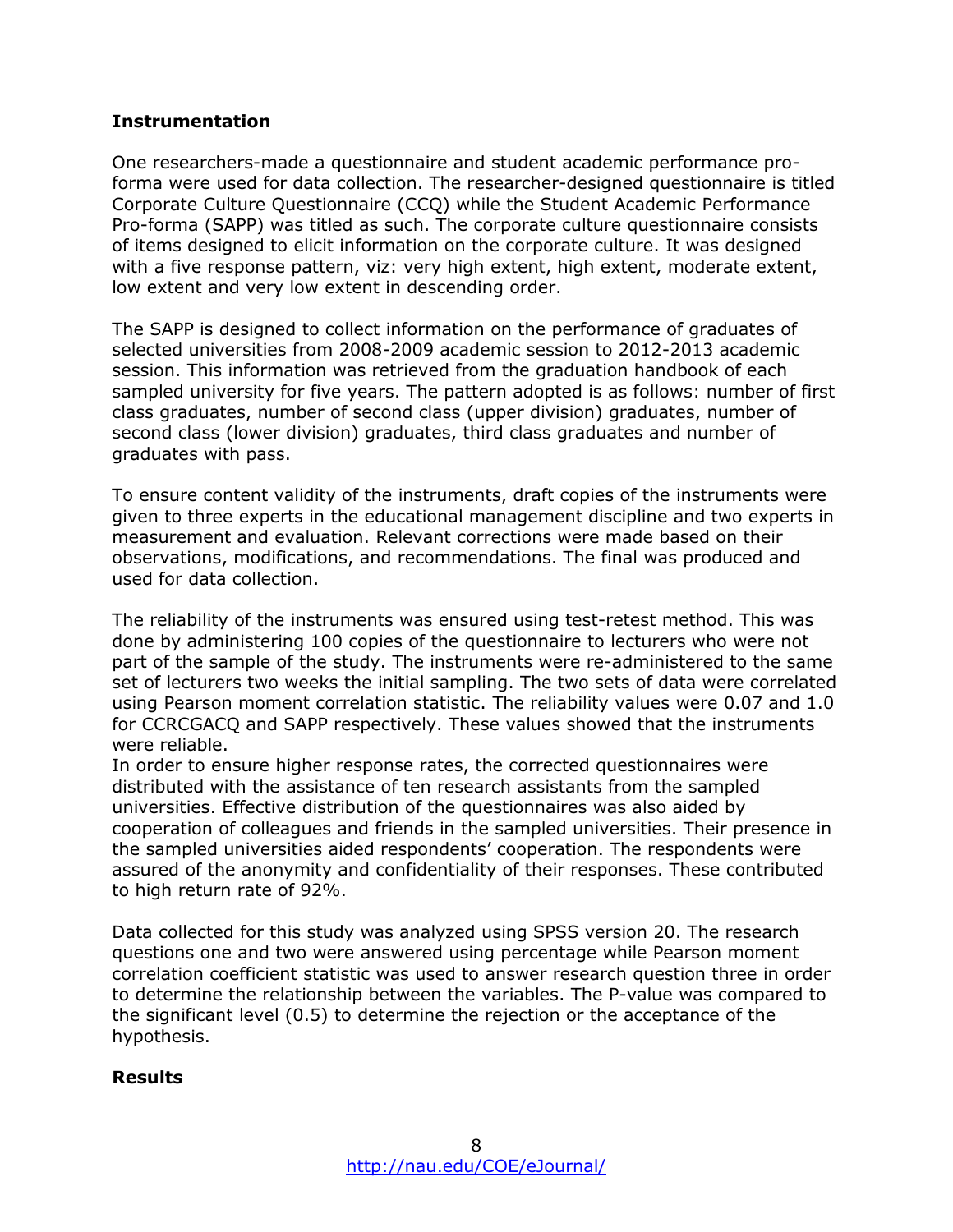**Research Question One:** What is the nature of the corporate culture in universities in south west geo-political zone, Nigeria?

Table 2: Nature of the Corporate Culture in Universities in the southwest geo political zone of Nigeria

| <b>SN</b> | <b>Items</b>                                                | <b>High</b><br><b>Extent</b> | $\%$ | Low<br><b>Extent</b> | $\frac{9}{6}$ |
|-----------|-------------------------------------------------------------|------------------------------|------|----------------------|---------------|
| 1         | Flexibility of Leader                                       | 999                          | 73.4 | 362                  | 26.6          |
| 2         | Instilling Discipline in Staff                              | 743                          | 54.6 | 618                  | 45.4          |
| 3         | Staff Involvement in Decision-Making<br>Process             | 1002                         | 73.6 | 359                  | 26.4          |
| 4         | <b>Rigidity of Structure</b>                                | 1200                         | 88.2 | 161                  | 11.8          |
| 5         | <b>Staff Support</b>                                        | 805                          | 59.1 | 556                  | 40.9          |
| 6         | Strict Adherence to Job Descriptions (Role)                 | 801                          | 58.9 | 560                  | 41.1          |
| 7         | <b>Research Collaborations Among</b><br>Departmental Staff  | 1290                         | 94.8 | 71                   | 5.2           |
| 8         | Collective Effort Toward Achieving Individual<br>Objectives | 681                          | 50   | 680                  | 50            |
| 9         | Free Information Flow                                       | 853                          | 62.7 | 508                  | 37.3          |
|           | Percentage Average (%)                                      |                              | 68.8 |                      | 31.2          |

Source: Field Survey, 2015

Table 2 shows that 68.8% of the respondents were of the opinion that corporate culture in universities in the southwest geo political zone of Nigeria is highly characterized by flexibility of leaders, instilling discipline in staff, involvement of staff in decision-making, rigidity of structure, staff support, strict adherence to job description, research collaborations among departmental staff, collective effort towards achieving individual objectives, and free information flow among staff while 31.2 % were of the opinion that these characteristics occurred to a low extent. Since large percentage (68.8%) of the respondents are of the opinion that these characteristics occurred to a high extent, it is therefore deduced that what constitute the culture of universities in the southwest geo political zone of Nigeria are: flexibility of leaders, instilling discipline in staff, involvement of staff in decision-making, rigidity of structure, staff support, strict adherence to job description, research collaborations among departmental staff, collective effort towards achieving individual objectives, free information flow among staff.

**Research Question Two**: what is the level of university goals in South west geopolitical zone?

Table 3: University Goal Achievement in the southwest geo political zone of Nigeria

| <b>SN</b> | Years | <b>Number of Graduates According to Class of Degree Under</b> |                       |                      |                       |      |  |
|-----------|-------|---------------------------------------------------------------|-----------------------|----------------------|-----------------------|------|--|
|           |       | $1st$ Class                                                   | 2 <sup>nd</sup> Class | Studv<br>$2nd$ Class | 3 <sup>rd</sup> Class | Pass |  |
|           |       |                                                               |                       |                      |                       |      |  |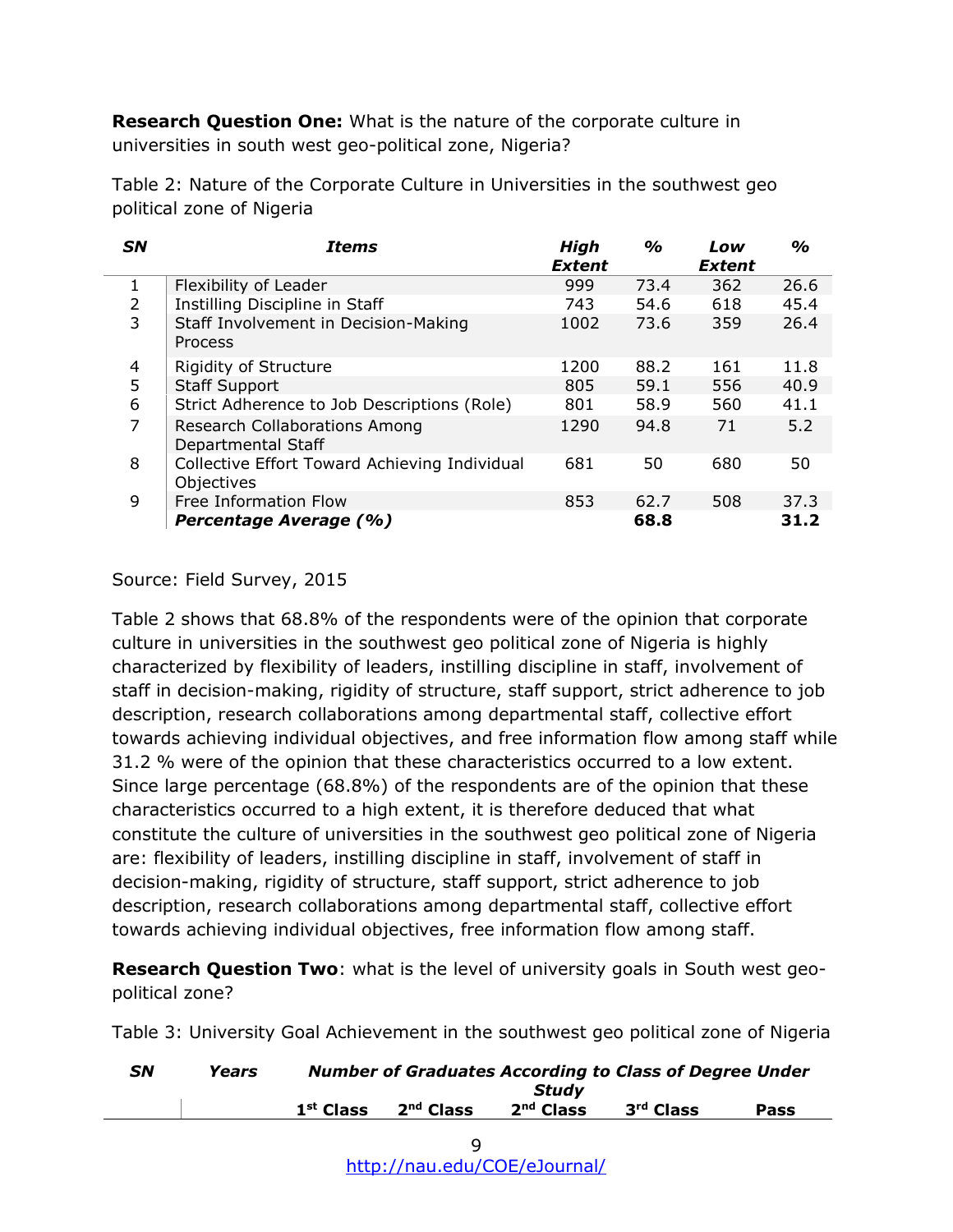|       |           |      | <b>Upper</b> | Lower  |      |     |
|-------|-----------|------|--------------|--------|------|-----|
|       | 2008-2009 | 347  | 5032         | 15,936 | 1100 | 50  |
|       | 2009-2010 | 298  | 4699         | 16,464 | 1302 | 72  |
| 3     | 2010-2011 | 303  | 7820         | 17,107 | 930  | 100 |
| 4     | 2011-2012 | 101  | 3110         | 14,157 | 1529 | 89  |
| 5.    | 2012-2013 | 73   | 2320         | 13,143 | 2091 | 132 |
| Total |           | 1122 | 22,981       | 65,107 | 6942 | 443 |

Source: Graduation brochure of five federal universities from 2008-2009 to 2012- 2013 academic sessions.

Table 3 shows that 1122 (1.2%) students graduated with first class, 22,981 (23.8%) students graduated with second class (upper division), 65,107 (67.4%), 6,942 (7.15%) students graduated with third class while 443 (0.45%) graduated with pass between 2008-2009 to 2012-2013 academic session in the five federal universities in the southwest geo political zone of Nigeria. It therefore showed that the universities in the southwest geo political zone of Nigeria to a great extent achieved the goals for which they set out to achieve.

The federal universities in the southwest geo political zone of Nigeria produced 96,595 graduates during the five years of this study. Moreover, 92.4% of the students graduated with second class (lower division) and above while 7.6% graduated with third class and below. Thus, the universities produced more average and higher leveled students (92.4%). This further showed that the universities achieved their goals to a high extent.

**Research question three:** what is the relationship between corporate culture and universities goal achievement in the southwest geo political zone of Nigeria?

Table 4: Result of Pearson Moment Correlation Coefficient Analysis of Corporate Culture and University Goals Achievement

| Variable                                         | N              |               | SD          | Coeff. | P-Value |
|--------------------------------------------------|----------------|---------------|-------------|--------|---------|
| Corporate Culture<br>University Goal Achievement | 1361<br>96,595 | 32.3<br>198.3 | 2.88<br>9.2 | 0.64   | 0.00    |

Source: Fieldwork, 2015

As seen in Table 4, corporate culture are said to be significantly related to university goals achievement ( $r=$  .64,  $p<01$ ). The correlation coefficient between corporate culture and university goals achievement is .64 which according to Cohen (1988) are adjudge to be high. This suggesting that a favourable organizational culture will bring about university goals achievement. As the r value is  $.64$ ,  $r^2$  value = .41 suggesting that 41% variation in university goals achievement is explained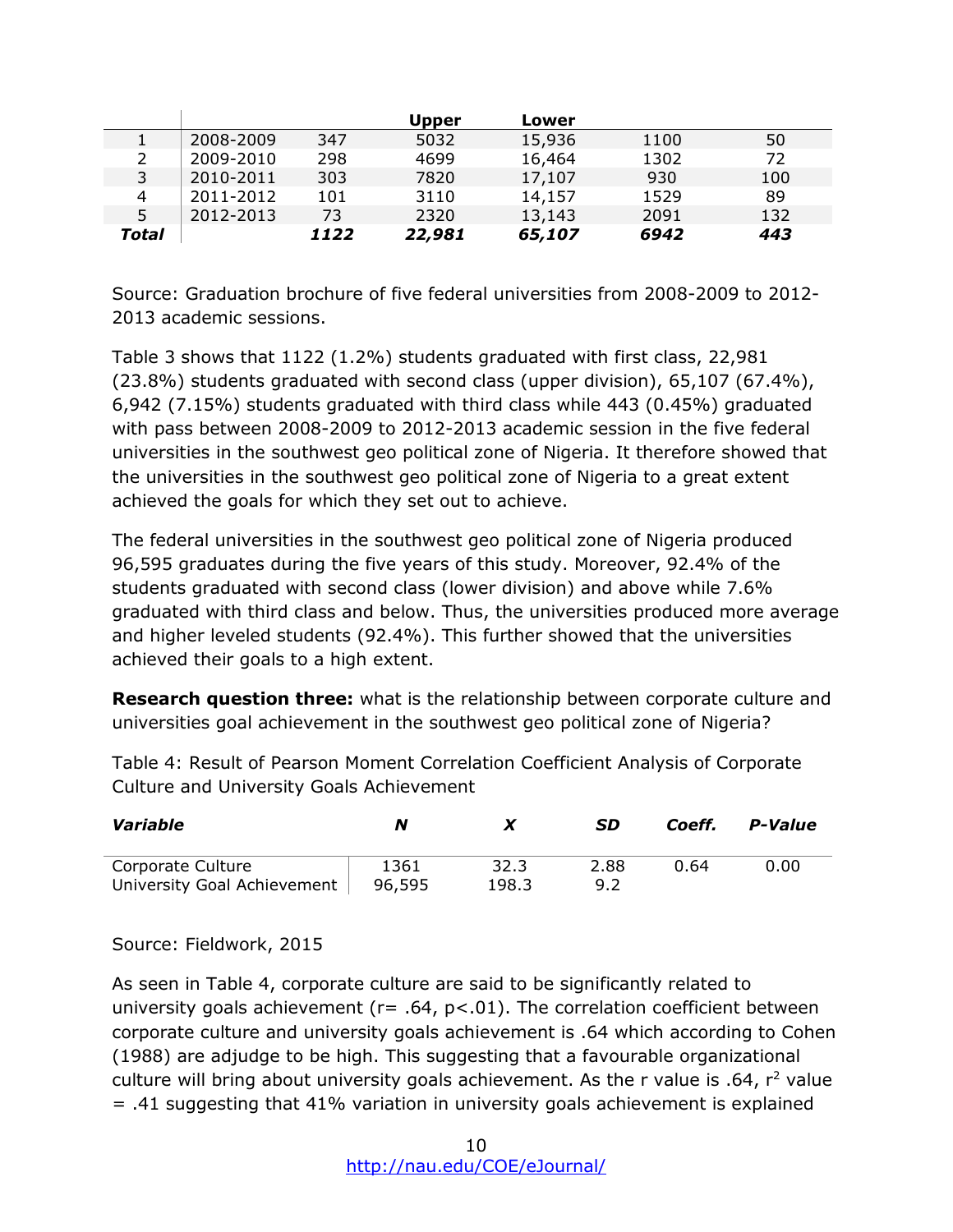by the university corporate culture in Universities in South-west geo-political Zone, Nigeria.

# **Discussion of Findings**

Answering research question one revealed that the nature of corporate culture in the southwest geo political zone of Nigeria involves flexibility of leaders, instilling discipline in staff, involvement of staff in decision making, rigidity of structure, staff support, strict adherence to job description, research collaborations among departmental staff, collective effort towards achieving individual objectives, free information flow among staff. This findings conforms to the observation of Adedoyin (2006) that the manifestations of culture include artifacts, the tangible aspects of an organization that people hear, see, or feel; management style, the way in which managers behave and exercise leadership and authority; organizational behavior, the way in which people act and interact in the organization, the structure of the organization, the process and systems used in the organization; and, organizational climate, the working atmosphere of the organization. Furthermore, these characteristics showed that university culture in the southwest geo political zone of Nigeria combines collegial and bureaucratic corporate culture. Adedoyin, (2006) defined collegial corporate culture as a corporate culture that lays emphasis more on common values and goals, participation, consensus, connections, family atmosphere, flexibility rather than rigidity, encourages creativity and individual contribution. Bureaucratic corporate culture on the other hand is a corporate culture that lays emphasis on strict adherence to rules and regulations, hierarchy of authority, rigid structures, job descriptions (role). No room for creativity or employee's contribution (Adedoyin, 2006).

The answer to research question two was that university goal achievement is at the high level in the southwest geo political zone of Nigeria. This because a higher percentage of students in the universities in the southwest geo political zone of Nigeria graduated with second class lower division and above compared to a lower percentage that graduated with third class and below. This finding supports the observation of Akinnaso (2011), that in subject areas of mathematics, chemistry, physics, biology, pharmacy, medicine, engineering, Nigerian university graduates compete favorably with other counterparts in other countries and that this is evident in the ability of the Nigerian Post-Graduate students in other countries to compete favorably with their colleagues.

The result of the analysis for research question three revealed that there is significant relationship between corporate culture and university goal achievement in the southwest geo political zone of Nigeria. This finding conforms to Pinho, et. al. (2013) and the observation of Kandula (2006) which stated that the key to good performance is a strong culture. Kandula further maintains that due to difference in corporate culture, same strategies do not yield same results for two organizations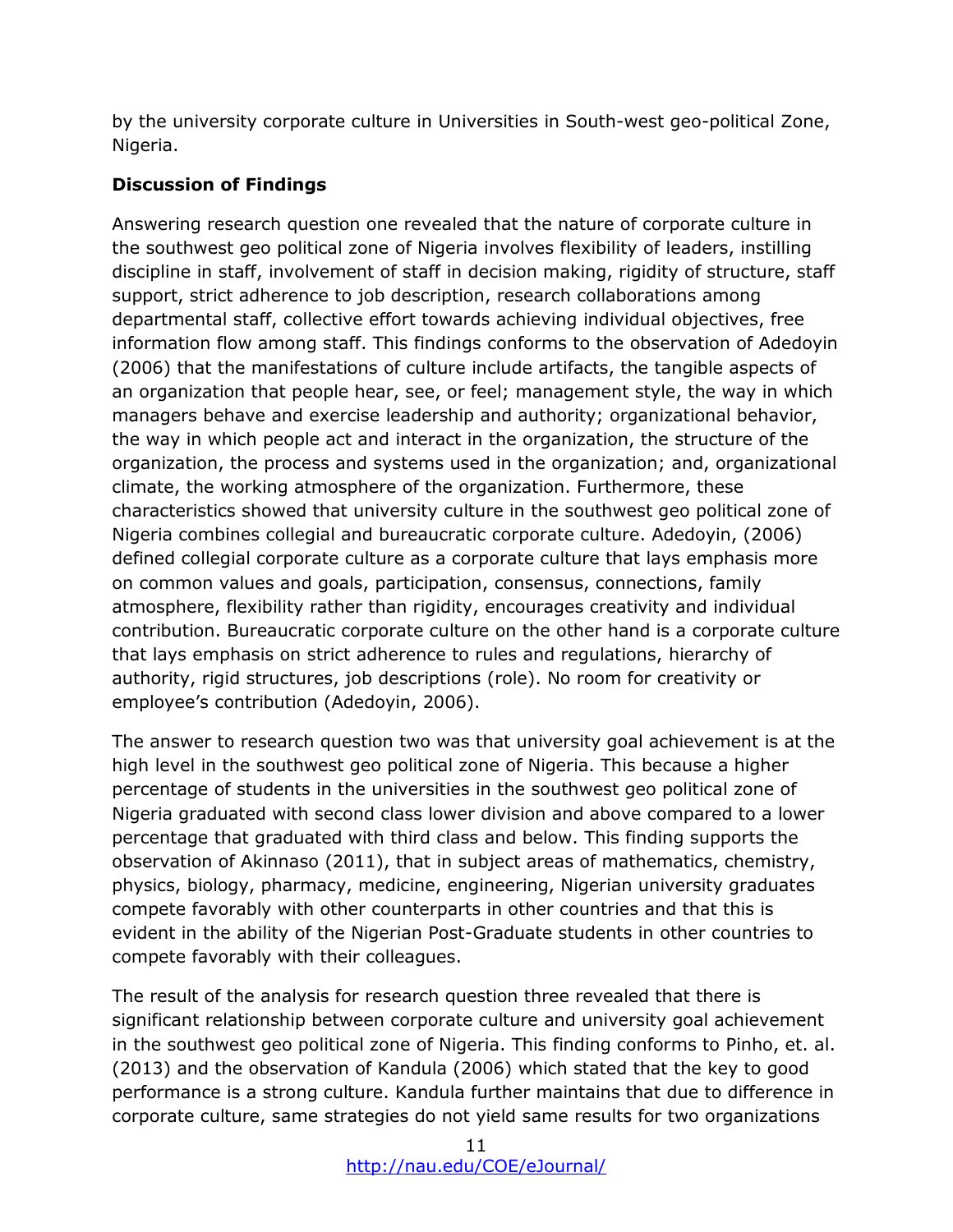in the same industry and in the same location. Magee (2002) also contends that without considering the impact of corporate culture on organization, organization could be counterproductive.

### **Recommendations**

Based on the findings of the study, it is therefore recommended thatin order to enhance graduate output in the university system, organizational culture in terms of flexibility of leaders, involvement of staff in decision making, strict adherence to job description should be encourage by university leaders. In addition, supporting environment which include collaboration among staffs, free flow of information among staff, staff support and training as well as staff discipline should be enhanced among staff to improve their productivity which will directly enhance graduate output. Since social support (co-worker and supervisory support) within the organization also plays an important role towards university goal achievement, it is therefore crucial to implement certain policies that would ensure safe, friendly, trustworthy and supportive working environment in the universities. Specifically, staff who perceive their workplaces to be more dynamic and entrepreneurial have a greater sense of satisfaction in their roles and give their best toward achieving goals of the organization. In many cases there may be difference between the corporate culture and the culture preferred by its employees. This could lead to decrease in job performance (which invariably decrease university goals achievement) and increase job dissatisfaction and job burnout.

### **Conclusion**

There is no doubt that organizational culture affects graduate output. Corporate culture has serious influence on university goal achievement and everyday life within and outside the university system. In addition, university goal achievement is not only influenced, but also predicted by employees' perceptions of corporate culture, especially leadership and social support. There is need to put in place a corporate culture that is encompassing so as to achieve university goals to the optimum level.

This study like any other organizational study has limitations that future study can examined. For instance, other approaches of measuring university goals and achievement of graduate output can be consider in future studies. Furthermore, this study revealed that 41% variation in university goals achievement using the graduation rate is explained by organizational culture while 51% are explained by variables not captured in this study. It is therefore suggested that future study should examine other factors that influence university goals achievement.

### **Reference**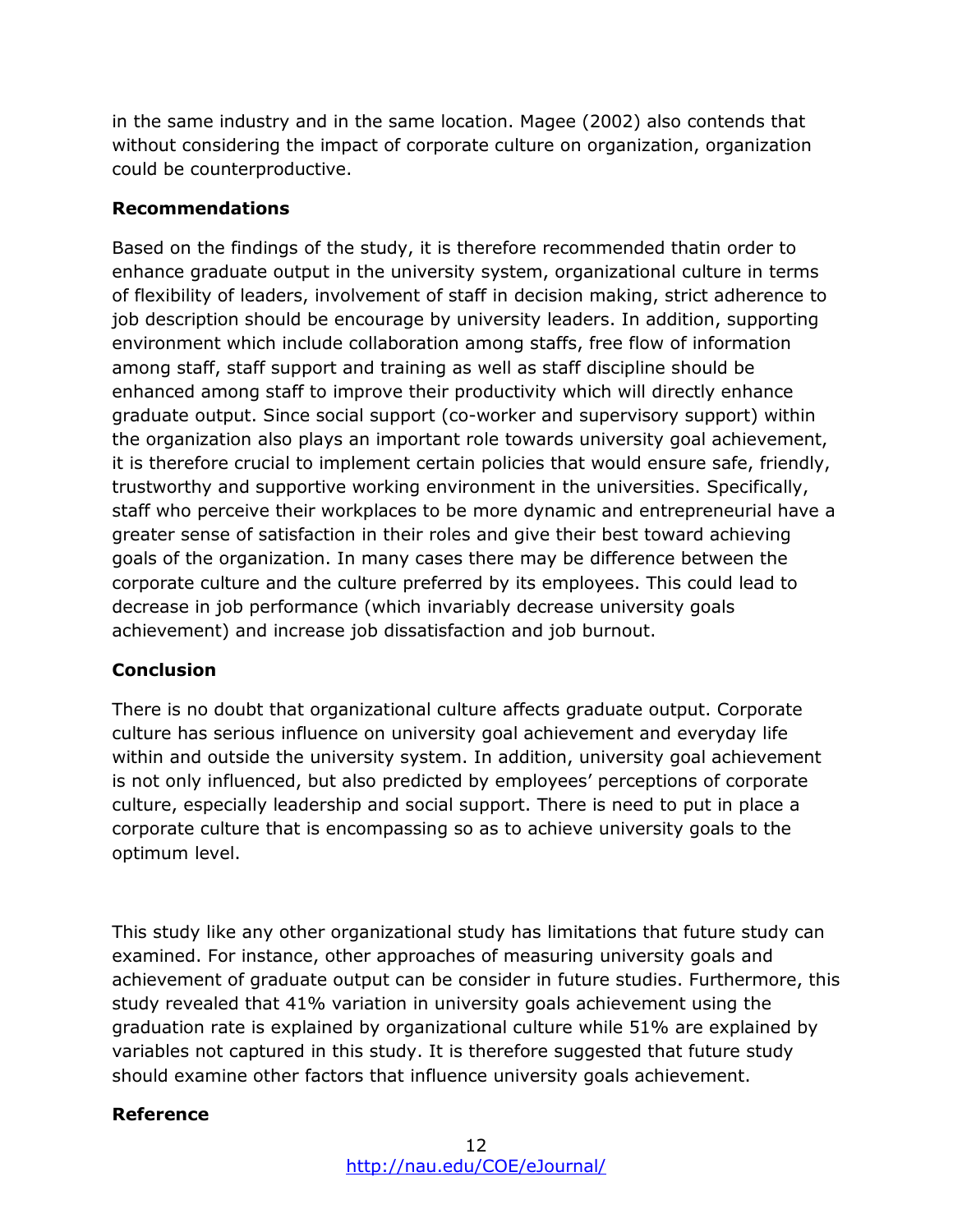- Adedoyin, S. O. (2006). Managing the library's corporate culture for organizational efficiency, productivity and enhanced service*. Library Philosophy and Practice,* 8(2): 222.
- Akinnaso, N. (2011). Whither Jonathan's educational policy? *The Punch Newspaper*, September 6, p.64.
- Cohen, J. (1988). *Statistical power analysis for the behavioral sciences* (2<sup>nd</sup> Ed.). Hillsdale, NJ: Erlbaum.
- Kandula,R. (2002). *Strategic human resource development.* Delhi: Meenakshi Printers.
- Kayode, D. J., Yusoff, N. B. & Vello, A. (2014). Assessing the effectiveness of university education in era of globalization: Using the goal and strategic constituent approach. *African Journal of Higher Education Studies and Development (AJHESD),* Vol 2, 230-252.
- Lee, S. K. J. and Yu, K., (2004). Corporate culture and organizational performance. *Journal of Managerial Psychology*, 19(4) 340-359.
- Lunenburg, F.C. (2011). Understanding organizational culture: a key leadership asset. *National Forum of Educational Administration and Supervision Journal,29 (4)28-35.*
- Magee, K. C. (2002). *The impact of organizational culture on the implementation of performance management*. (Doctoral dissertation). Available from Dissertations and Theses Database (UMI No. 3047909)
- Mansoor, M., & Tayib, M. (2010). An empirical examination of organizational culture, job stress, job satisfaction within the indirect tax administration in Malaysia. *International Journal of Business and Social Science.* 1(1), 81- 95.
- Martins, E. C., Terblanche, F. (2003). Building organizational culture that stimulates creativity and innovation. *European Journal of Innovation Management, 6(1), 64-74.*
- Murphy, K. R., & Cleveland, J. N. (1995*). Understanding performance appraisal: Social organizational and goal based perspectives*. Thousand Oaks: Sage Publications.
- Oduwaiye, R. O., Ogundele, M. O. Sofoluwe, A. O. & Kayode, D. J. (2014). Human capital development and academic goals achievement of tertiary institutions in Kwara state, Nigeria. *Journal of Educational Studies and Management*, 2(1), 281-290.
- Okebukola, P.A.O. (2010). *The future of university education in Nigeria*. Lagos: Okebukola Science Foundation.